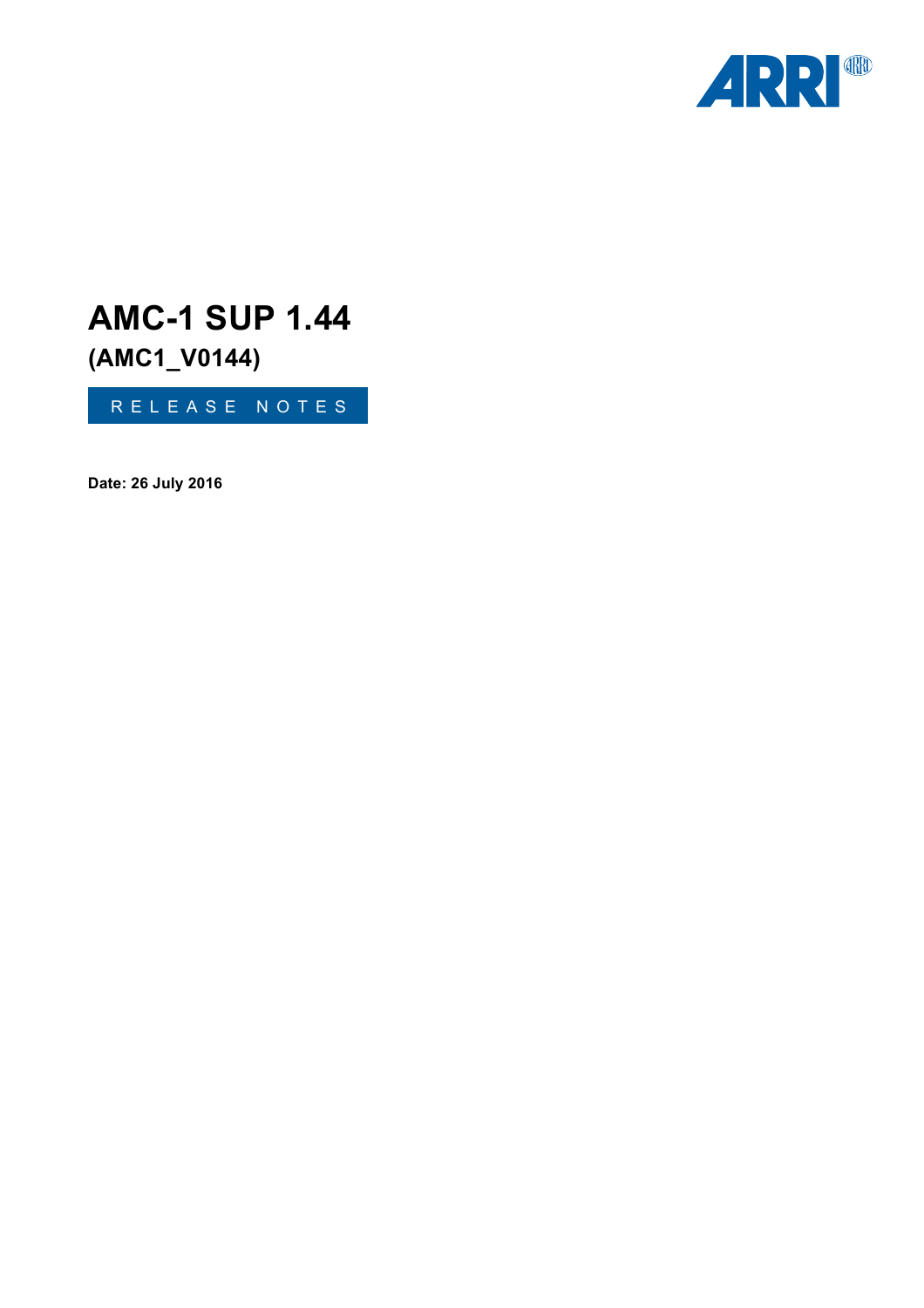# **Table of Contents**

| 2. |  |  |
|----|--|--|
|    |  |  |
|    |  |  |
|    |  |  |
| 3. |  |  |
|    |  |  |
|    |  |  |
|    |  |  |
|    |  |  |
|    |  |  |
|    |  |  |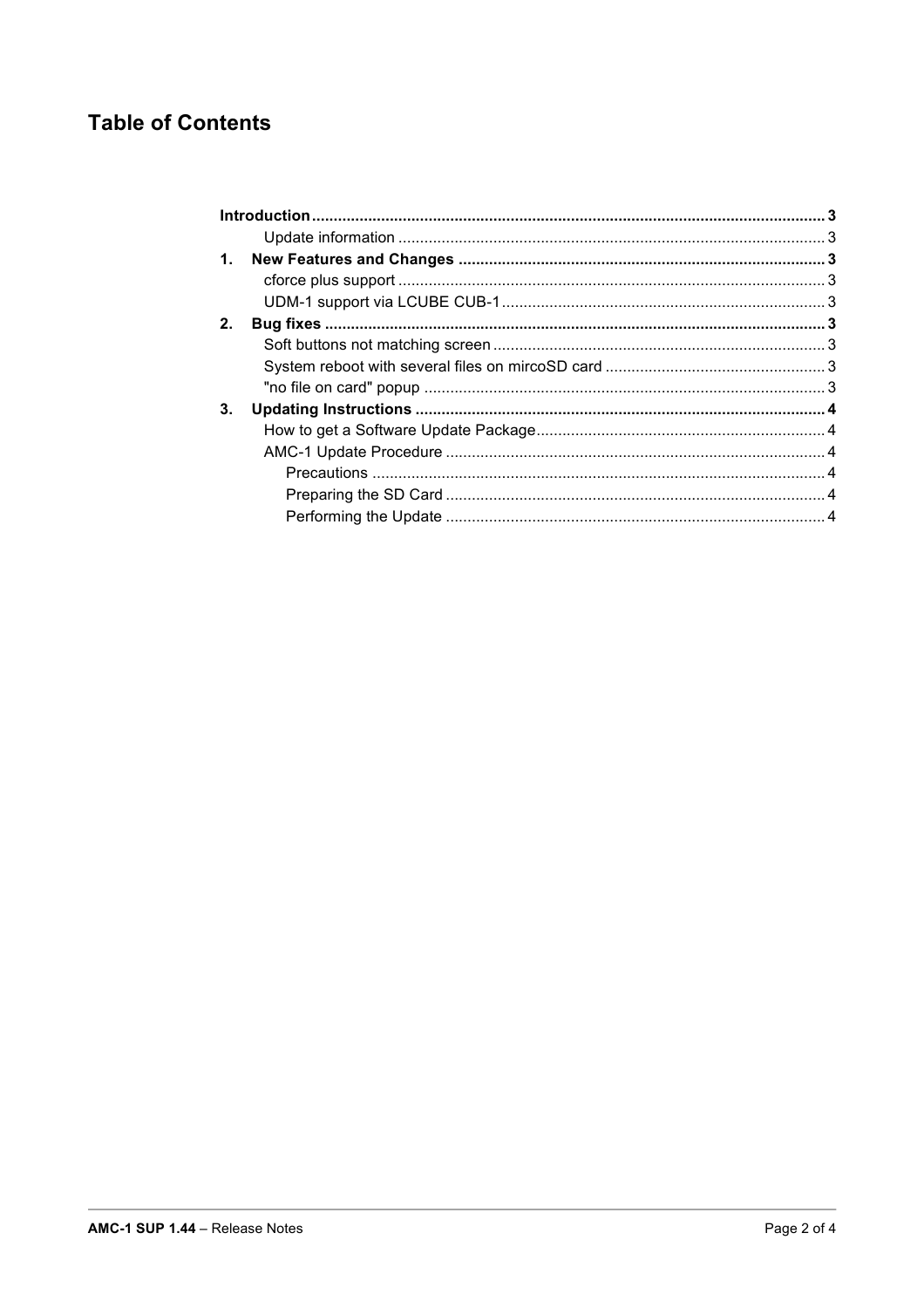# **Introduction**

## Dear Customers,

We herewith announce the release of Software Update Packet (SUP) 1.44 for the Active Motor Controller AMC-1. This SUP is adds the following new features and changes:

- cforce plus support
- UDM-1 support via LCUBE CUB-1
- Improved system stability

#### **Update information**

We highly recommend updating the AMC-1 to this software update package.

# **1. New Features and Changes**

#### **cforce plus support**

The AMC-1 now supports the new cforce plus motors.

#### **UDM-1 support via LCUBE CUB-1**

It is now possible to connect a UDM-1 to the AMC-1 via the LCUBE CUB-1. The UDM-1 distance readout will be displayed on the screen of the WCU-4 handset. The distance reaout unit (metric/imperial) can be set in the AMC-1 menu.



# **2. Bug fixes**

#### **Soft buttons not matching screen**

Fixes a bug where the soft buttons would not match the actual screen.

#### **System reboot with several files on mircoSD card**

Fixes a bug where the AMC-1 would crash and reboot if a microSD card with multiple files on it is accessed.

#### **"no file on card" popup**

Fixes a bug where a "no file on card" popup would appear in the process of selecting an update file from microSD card, even if a file is present.